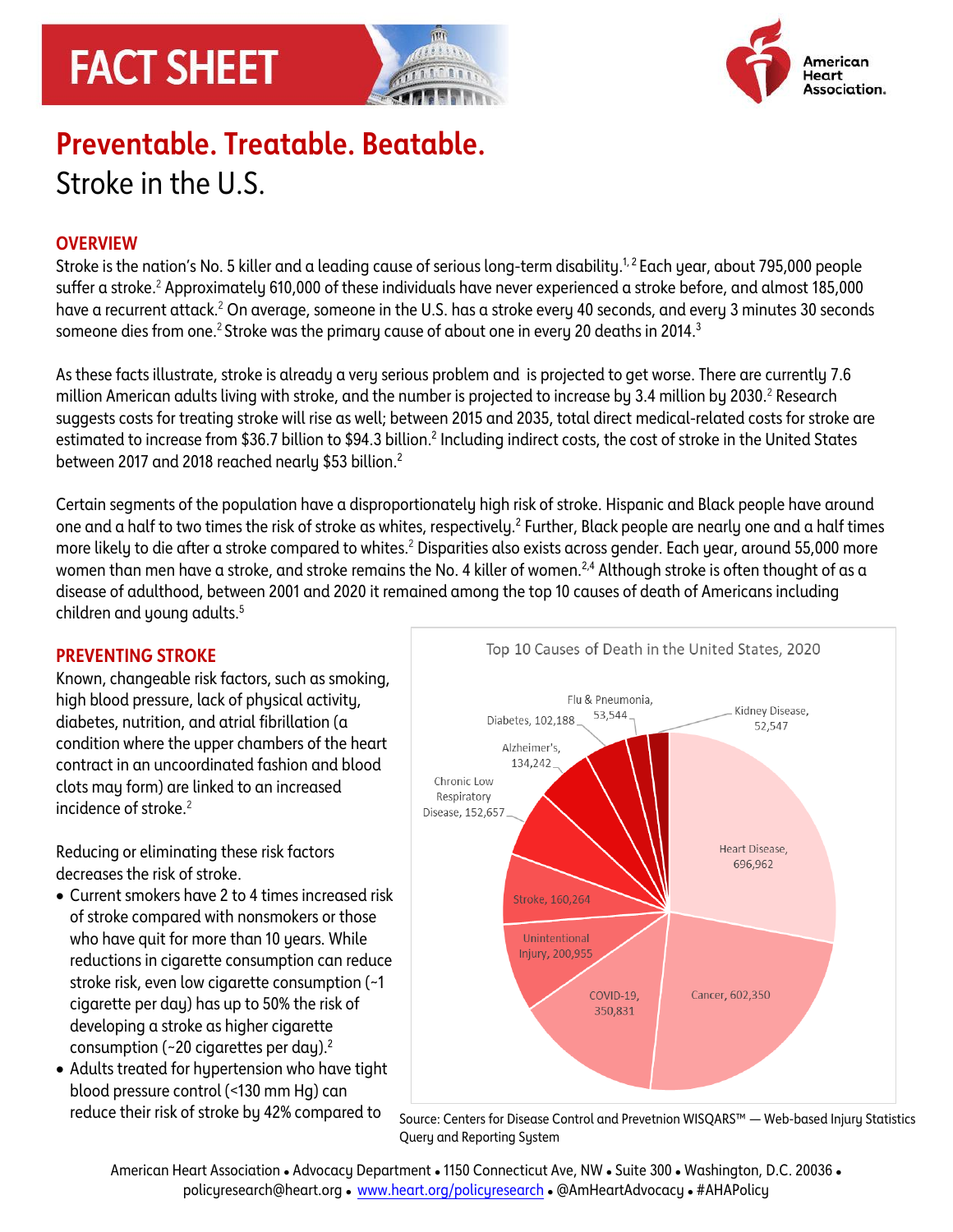#### **Fact Sheet: Stroke: Preventable. Treatable. Beatable.**

standard blood pressure control (130-139 mm Hg). $^2$ 

- Physical inactivity is responsible for nearly 3% of stroke burden in high-income countries like the United States. 2
- High-fiber diets can reduce the risk of stroke by 22% compared to diets with the lowest fiber intake. Consuming 25 to 29g of fiber per day has the greatest health benefits.<sup>2</sup>

# **TREATING & BEATING STROKE**

A major advancement in the treatment of ischemic stroke was approved by the FDA in 1996—a clot-dissolving drug called tPA. tPA can significantly reduce the debilitating effects of stroke if administered as soon as possible within 4.5 hours of symptom onset.Given its efficacy, AHA has sought to provide resources to help hospitals improve tPA administration through its Target: Stroke program since 2010. Hospitals participating in Target: Stroke receive information about best practice strategies, clinical decision support tools, and recognition for meeting goals.<sup>6</sup> Phases I and II of Target: Stroke sought to shorten the time of tPA administration once a patient with stroke arrives at the hospital Phase III, sets even more aggressive goals for time to tPA administration. It also introduces goals for a newer treatment of ischemic stroke: endovascular therapy. 7

For over two decades, tPA was the only proven causal treatment of acute ischemic stroke.<sup>8</sup> While its uptake has improved, not all patients arrive at the hospital in time for it to be effective.<sup>12</sup> For some patients, endovascular thrombectomy—a procedure where a clot is removed manually via insertion of a retrievable stent and/or microcatheter into the brain, can be effective<sup>12</sup>

Target: Stroke efforts appear to be working as tPA administration is improving. In 2008, just 26.4% of patients with stroke received tPA within 60 minutes of arriving at the hospital and only 10.7% received tPA within 45 minutes; this proportion increased to 66.2% and 40.5% by 2017, respectively.<sup>9</sup> Additionally, there is a growing body of evidence that supports utilization of endovascular thrombectomy for patients with stroke who arrive at the hospital outside of the window where tPA would be effective.<sup>10,11</sup>

Despite Target: Stroke's successes and the emergence of a treatment for patients with stroke who do not appear at the hospital promptly, it is still critical that patients experiencing stroke symptoms arrive at the hospital as soon as possible. However, there are still barriers to prompt stroke treatment – many of which can be addressed through public policy. One major barrier is that patients often do not recognize the symptoms of stroke and do not arrive at the hospital in a timely manner.

- 68.3% of those surveyed in 2014 in the National Health Interview Survey (NHIS) recognized all five stroke symptoms. Further, there was variability in recognition across these symptoms of stroke:<sup>12</sup>
	- o 93.7% recognized numbness of the face, arm, leg, or side;
	- o 92.8% recognized confusion or trouble speaking;
	- o 90% recognized trouble walking as a stroke symptom;
	- o 82.9% recognized sudden trouble seeing; and
	- o 76.1% recognized sudden severe headache as stroke symptoms.
- While awareness of every stroke symptom knowledge of all five stroke symptoms has improved since the 2009 NHIS, knowledge is still suboptimal.<sup>12</sup>
- Only 66.2% of 2014 NHIS respondents knew all five stroke symptoms and to call 9-1-1.<sup>12</sup>
- Racial disparities exist in presentation to the hospital for stroke. Black patients with stroke arrive at the hospital later than White patients. Interventions to increase awareness of stroke symptoms may help reduce these disparities.<sup>13</sup>

## **THE AHA/ASA Advocates**

The American Stroke Association, a division of the American Heart Association, urges policymakers to support the following policy recommendations for preventing stroke and improving the quality of care that stroke patients receive: